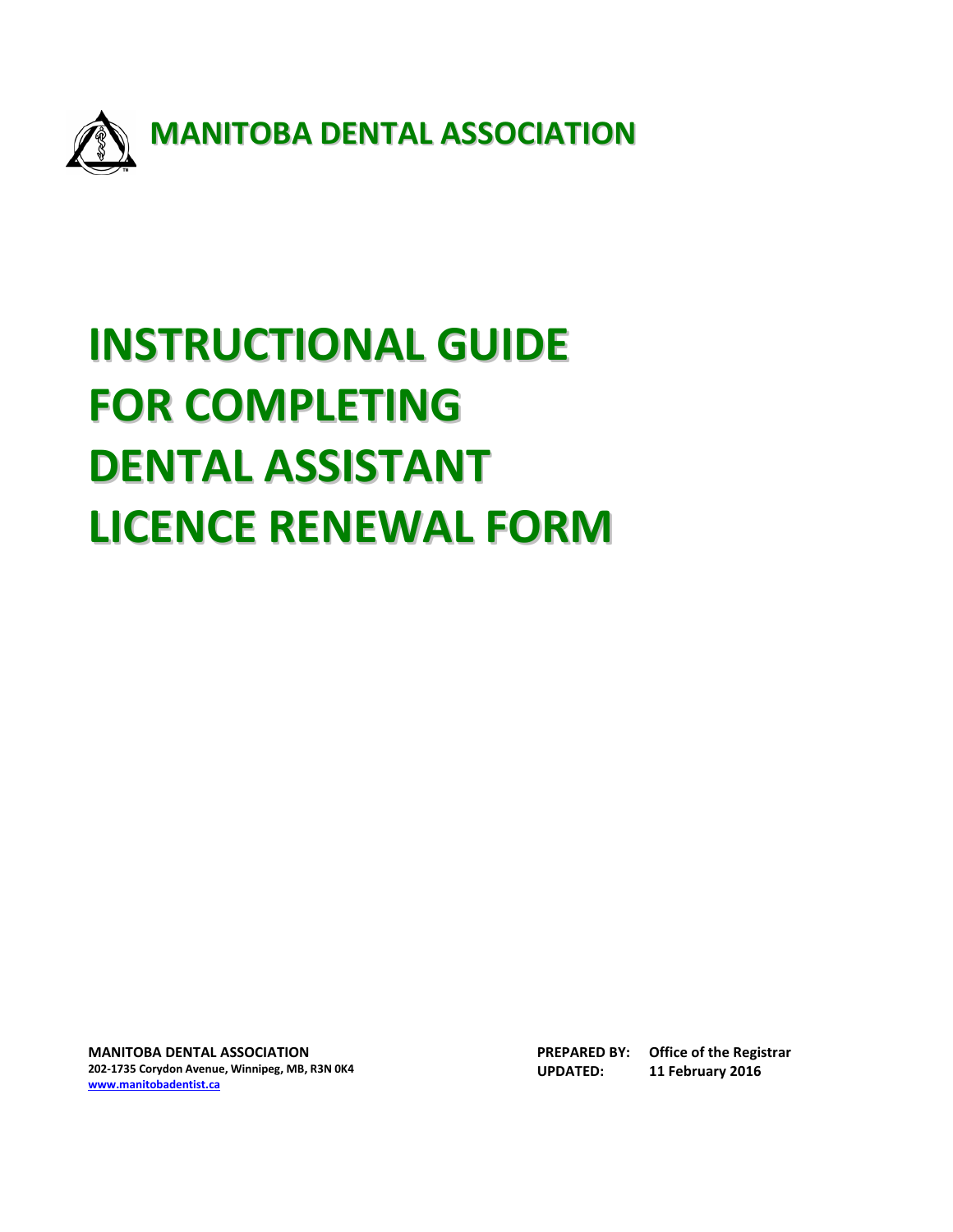**The Manitoba Dental Association is the organization authorized by statute to register and license dental assistants and dentists in the Province of Manitoba. Our enabling legislation is** *The Dental Association Act***.**

**New licence renewal forms have been developed to meet regulatory expectations. There has been significant effort to make the renewal form self explanatory. This instructional guide is to provide additional details clarifying requirements and expectations for members in completing the new licence renewal forms.** 

**The new form is a two sided single page document. It must be completed in its entirety by the dental assistant member (member) applying for renewal. Your licence cannot be renewed until all documents and payments have been received. An unsigned or incomplete form may be returned and subject to late fees.**

**The form can be divided into four sections:**

- **1. identification of your registration class;**
- **2. required personal and practice information;**
- **3. required declarations; and**
- **4. a checklist to review prior to submitting renewal application.**

**The new MDA database will track the validity of member resuscitation training based on your continuing education submissions. The CPR expiration date in the MDA database is provided in the first section on your licence renewal form. If the date is before the 28 of February of the licensing year, please submit proof of your current valid resuscitation training. There is a note in the checklist to verify this situation.**

**Another difference is a more structured process for members to notify the MDA of changes in their registration class or training. Members must complete a** *Dental Assistant Change of Status Application* **for the following reasons:**

- **1. change from provisional to full registration;**
- **2. change from full registration to non-practising;**
- **3. change from non-practising to full registration;**
- **4. registration for orthodontic expanded practice; or**
- **5. registration for scaling expanded practice.**

**A** *Change of Status* **Form is available on the MDA website - https://www.manitobadentist.ca/professionalforms-assistant.cfm**

**A final important change from the past renewal process is the inclusion of a series of declarations. Please review them carefully and provide accurate information. The signed declarations will be retained in your file. A member's licence to practice shall be cancelled if he or she submits a false or misleading statement.**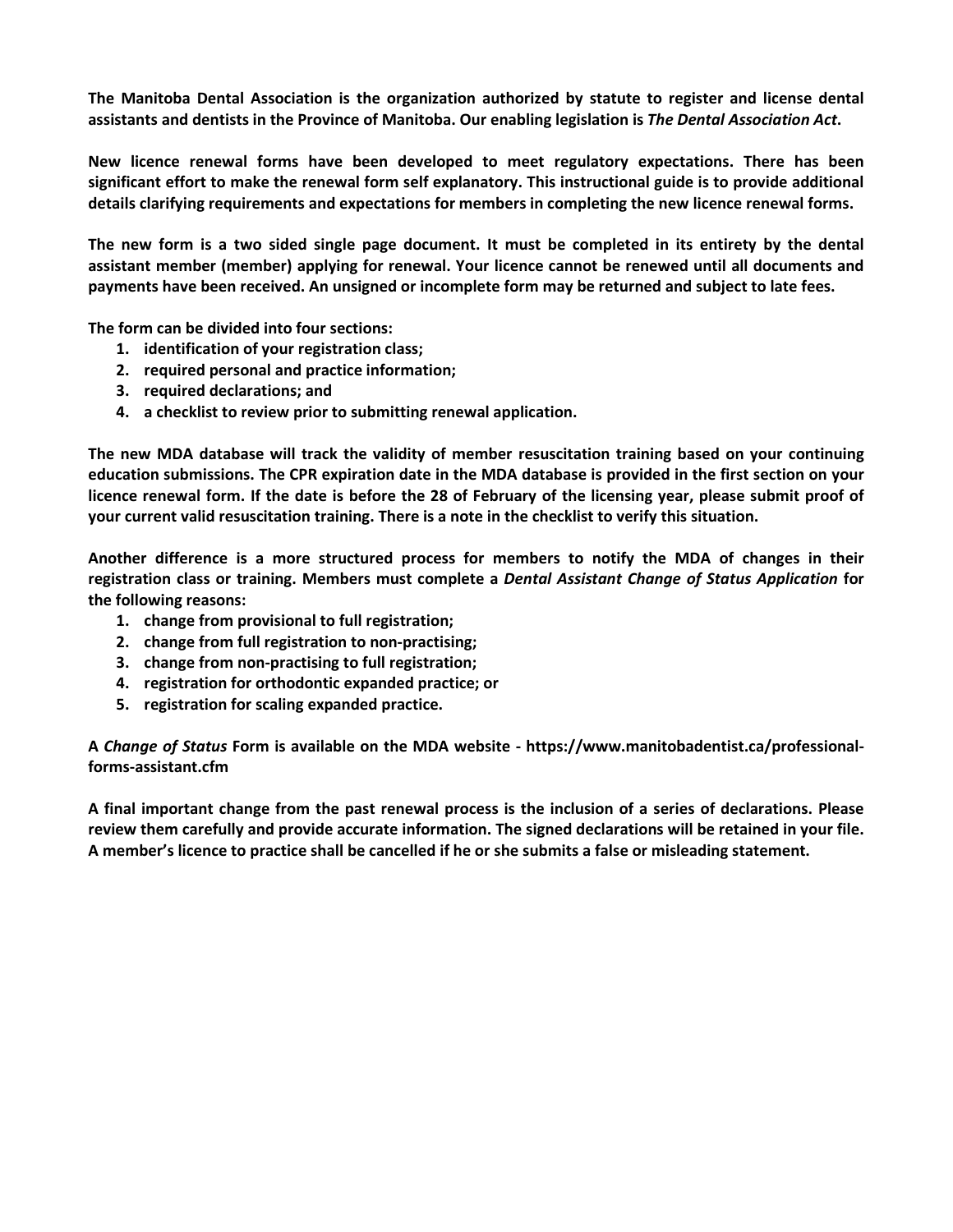# **1. MDA POLICY ON SUBMISSION OF DOCUMENTS**

**Your original signature on the completed form is important for licence renewal. Members must return the completed and signed two sided single page form. A photocopy of your signature cannot be accepted.** 

**Please ensure supporting documents are in the form specified in the particular section. While the** *Annual Renewal* **does not require any certified documents for completion, the** *Change of Status* **process does require a combination of original and certified documentation depending on the nature of the document***.* 

**By legal definition, a certified copy is a copy issued by a court, a government, lawyer or notary public. To obtain a certified document, a member would need to:**

- **1. take the original document to a legal authority;**
- **2. the legal authority shall take a photocopy and;**
	- **either provide a covering affidavit or write on the document directly that the copy is a true, exact and unaltered copy of the original document; and**
	- **sign, stamp and date the photocopy.**

**The MDA will not accept photocopies where a certified copy is specified. The MDA will not accept copies sworn only by you to be true copies. It is the responsibility of the legal authority to perform the verification.**

**Members are also welcome to bring original documentation to the MDA and we will photocopy it here and hand it directly back to you. Please call ahead to ensure that a staff person is available.**

**Documents received by the MDA become the property of the MDA so you should retain your original and a copy of any documents you submit in the renewal process for your records.**

#### **2. REGISTRATION CATEGORY RENEWAL SECTION**

**The Registration Category Renewal section is in the upper left corner of the front page.** 

**Please mark the box beside the category you are currently registered and payment preference. As noted above, a member wishing to change from one category to another should submit a** *Dental Assistant Change of Status Application Form* **available on the MDA website.** 

**For members renewing in the Registered Dental Assistant category you need to select which payment option that you are choosing. Consistent with past practices, you are eligible to pay your licence renewal fee in two payments. Further details are included in the cover letter.**

**Only a dental assistant with full registration who is not planning to work as a dental assistant in the upcoming renewal year is eligible to apply for non-practising status. This category of renewal is appropriate for retired dental assistant who wish to remain connected to their profession or dental assistants for personal, health or education reasons being away from practise for a time coinciding with a renewal year (May 1st to April 30th). It is important to note that if you are planning to work as a dental assistant at all in a renewal year, you must remain in the full registration category.**

**If you are planning to no longer practise dental assisting in Manitoba and relinquish your registration and licence, please review, complete and submit the** *Dental Assistant Cancellation* **form.**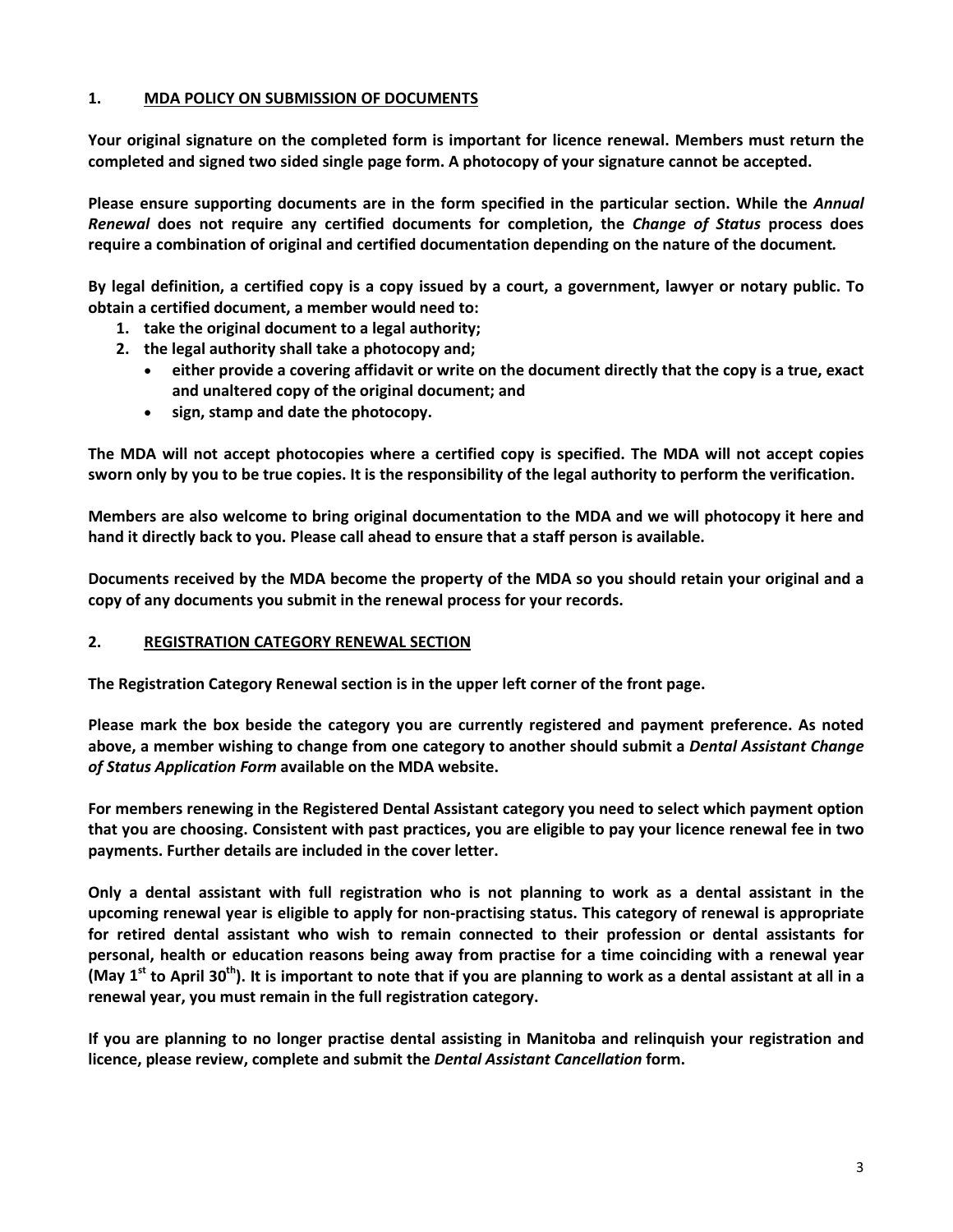# **3. NAME AND REGISTRATION # SECTION**

**The name and registration number of the member that is currently in the Registry is included. Please confirm this information in accurate. If there has been a name change, please identify the change and provide the necessary supporting documents as indicated in the section.**

**If there is an error in spelling or your registration number, please identify the error on the page. The administrator will correct identified error for future reference.**

# **4. PRACTICE ADDRESSES SECTION**

**In order to effectively protect the public interest, the MDA requires members to provide not only the location of their primary work location but also any other location where he or she practises dental assisting. Members are responsible to report these locations and any changes in a timely manner.** 

**If you are uncertain if you have reported all the locations where you currently work as a dental assistant, please mark 'no' and include the details. On the renewal form, identify your primary practice address. If you are practising dental assisting from more than one location, include a separate sheet with the necessary location and contact details.** 

**The practice address you identify on the renewal form will be the practice address available on the public registry. Secondary or satellite practice addresses will be included in the MDA database.** 

**Members without a set practice address may provide a personal or home address until a longer term relationship with a specific practice location develops.**

**Retain a copy of this information for reference in completing future licence renewals.**

#### **5. PREFERRED MAILING AND CONTACT ADDRESS SECTION**

**The information on the form is the most current information the MDA has on where you would like communication and information directed. It may or may not be your primary practice location depending on your prior request.**

**If there is an error or you prefer a different location or contact information be used, please mark 'no' and identify the changes.**

**All members are expected to submit a telephone number and email address. Members shall be expected to acquire an email address to improve regulatory communications.** 

#### **6. OTHER JURISDICTIONS SECTION**

**With the potential for dental assistants to practise in multiple jurisdictions, there is a need for the MDA to be aware and monitor issues related to the practise of dental assisting that may impact the public interest in Manitoba.** 

**A member licensed to practise dental assisting in any other jurisdiction at the time of renewing their licence shall mark the 'yes' box and provide the names of those jurisdictions on a separate sheet included with their renewal form.**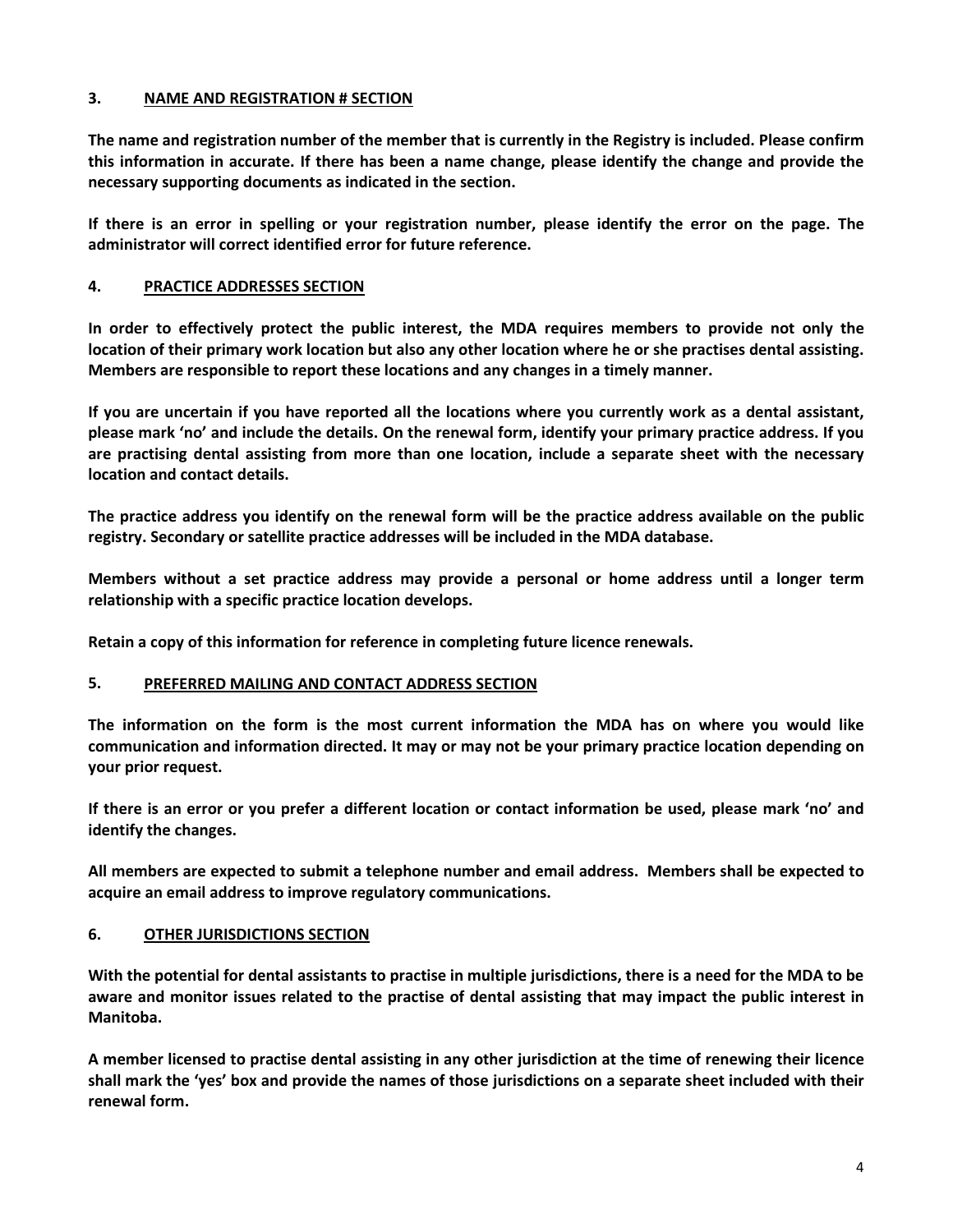# **7. DECLARATIONS - FRONT PAGE SECTION**

**There are two statements in the last section on the front page. A member must select the statement that is consistent with the registration category identified in the registration category renewal section in the upper left corner of the front page.** 

**Only a dental assistant with full registration who is not planning to work as a dental assistant in the upcoming renewal year should declare non-practising status. It is appropriate for retired dental assistant wishing to remain connected to the profession or dental assistants for personal, health or education reasons being away from practise for a time coinciding with a renewal year (May 1st to April 30th). If you are planning to work as a dental assistant at all in a renewal year, you must remain in the full registration category.**

**A member that initials the last statement must complete and submit a** *Dental Assistant Cancellation Form***. If a member retiring from practice wishes to become a non-practising member, he or she must also complete the** *Dental Assistant Cancellation Form***. Information on the implications of retirement or resignation is provided on the** *Dental Assistant Cancellation Form***.** 

#### **8. DECLARATIONS - SECOND PAGE SECTION**

**The second page identifies a number of declarations on issues relevant to the public interest in the practise of dental assisting. In reviewing the statements, it is essential to be honest not only with the MDA but also yourself.** 

**Affirmative responses will be reviewed in the context of patient safety and the public interest. Most affirmative responses will require no further information than submitted with the application. Essential supports and follow up will be available to ensure safe practice. If conditions on practice are necessary, they will be developed in a consensual manner and focused to patient protection.** 

**If you answer in the affirmative to a question in the Health and Health History Section, please enclose a signed and completed** *Consent to Release Health Information Form* **for each relevant health care provider.**

**If you answer in the affirmative to one or more of the first three questions in the Regulatory Conduct Section, please enclose a copy of the complaint, findings, restrictions or decision and reasons for decision from the applicable regulatory body.** 

**In order to avoid delays in licence renewal, you must attach a sheet with details relevant to any statement answered in the affirmative. A licence cannot be renewed without a complete signed declaration and written explanations for any affirmative statements.**

**The need for accurate and truthful completion of the declarations cannot be overstated. A false or misleading statement will subject a member to licence cancellation.**

#### **9. SIGNATURE SECTION**

**Please review the document and statements carefully. Once satisfied, identify the location and date. Sign the document and have it witnessed. Under the signature of the witness, have them print their name.** 

**A licence cannot be renewed unless it is an original signed by the member applying for renewal and witnessed by another person. Retain a copy of the completed form and any supplementary documents for your records.**